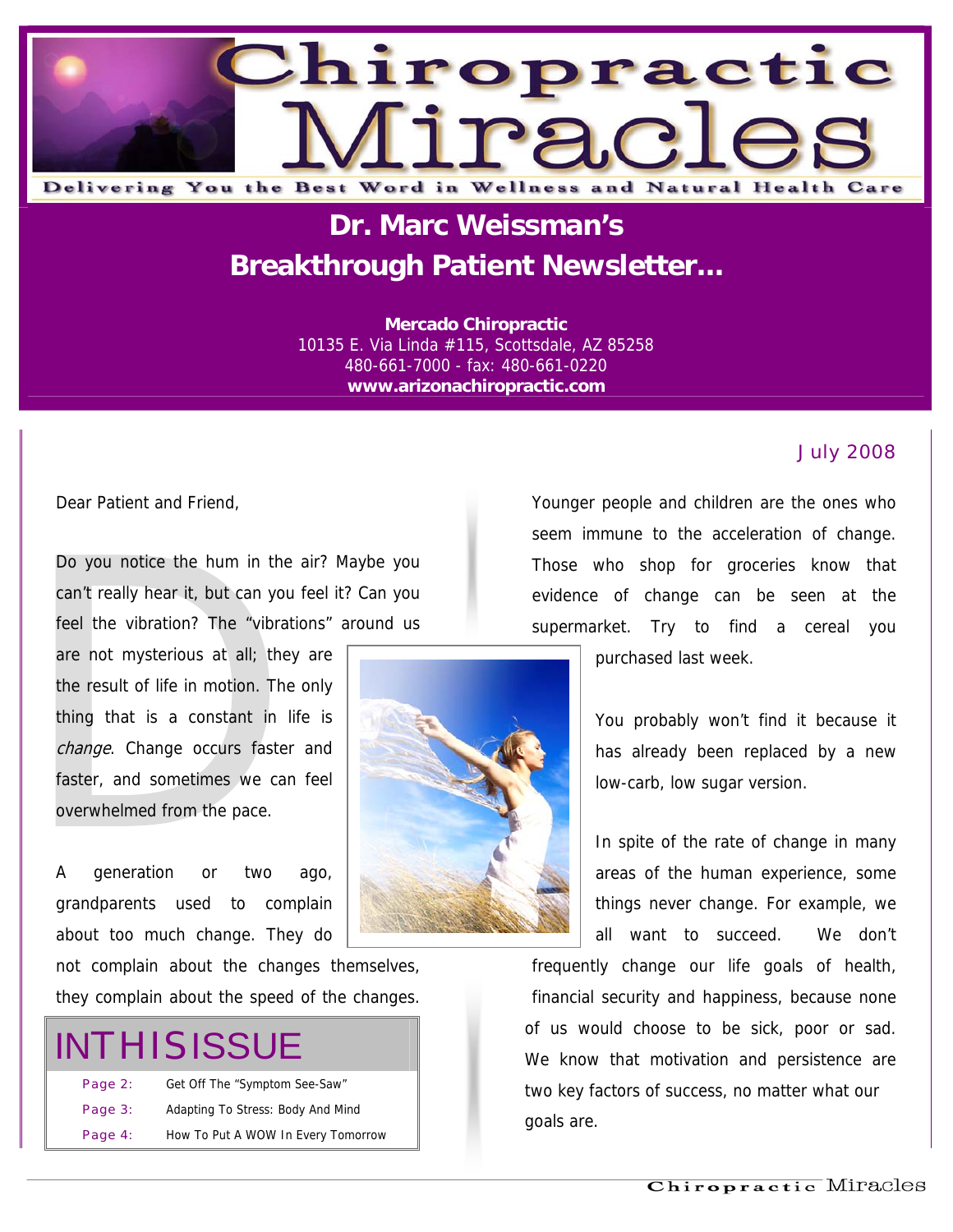We strive to become healthy and remain healthy. However, frequently our habits reveal that we have slipped into patterns of motivation that hurt us rather than help us.

What motivates us to seek the help of health professionals: health or sickness? Unfortunately, many of us would have to answer that we look for help only after we become sick. When we are motivated by sickness, we seek help only when we already are experiencing symptoms or health issues. In this circumstance, we are not really in control of the quality of our health because we are taking a reactive rather than proactive approach to healthcare.



When we take a reactive approach we rely on pills to mask symptoms. Although this approach may make us feel better temporarily, it never really helps us achieve and maintain health. Reactive healthcare leaves us battling symptoms for most of our lives. Rather than living on the *symptom see-saw*, instead we need to act on a plan designed to achieve and maintain optimal health.

Corrective chiropractic care is the best way to achieve this goal. Chiropractic care is a health care approach based upon the body's natural ability to heal itself and is a very important step in a commitment to optimal health. Optimal health is one of our most valuable possessions. We should value ourselves enough to strive for the highest level of health. When we take responsibility for the choices we make regarding health, we give ourselves the best opportunity to achieve all of our health goals. Chiropractic care can help give us the natural health we deserve when we commit to learning more about our body and take all of the necessary steps to stay well.

Practicing chiropractic for more than 10 years, I have been at the leading edge in healthcare and I have coached thousands of patients of all ages to take full responsibility for their health. Inside this issue I will share with you a wealth of valuable information that is guaranteed to address many of your concerns and answer your pressing questions. It will absolutely provide you with all of the tools necessary to empower you to make the best health choices for you and your family and quide you on a path to *optimal health*.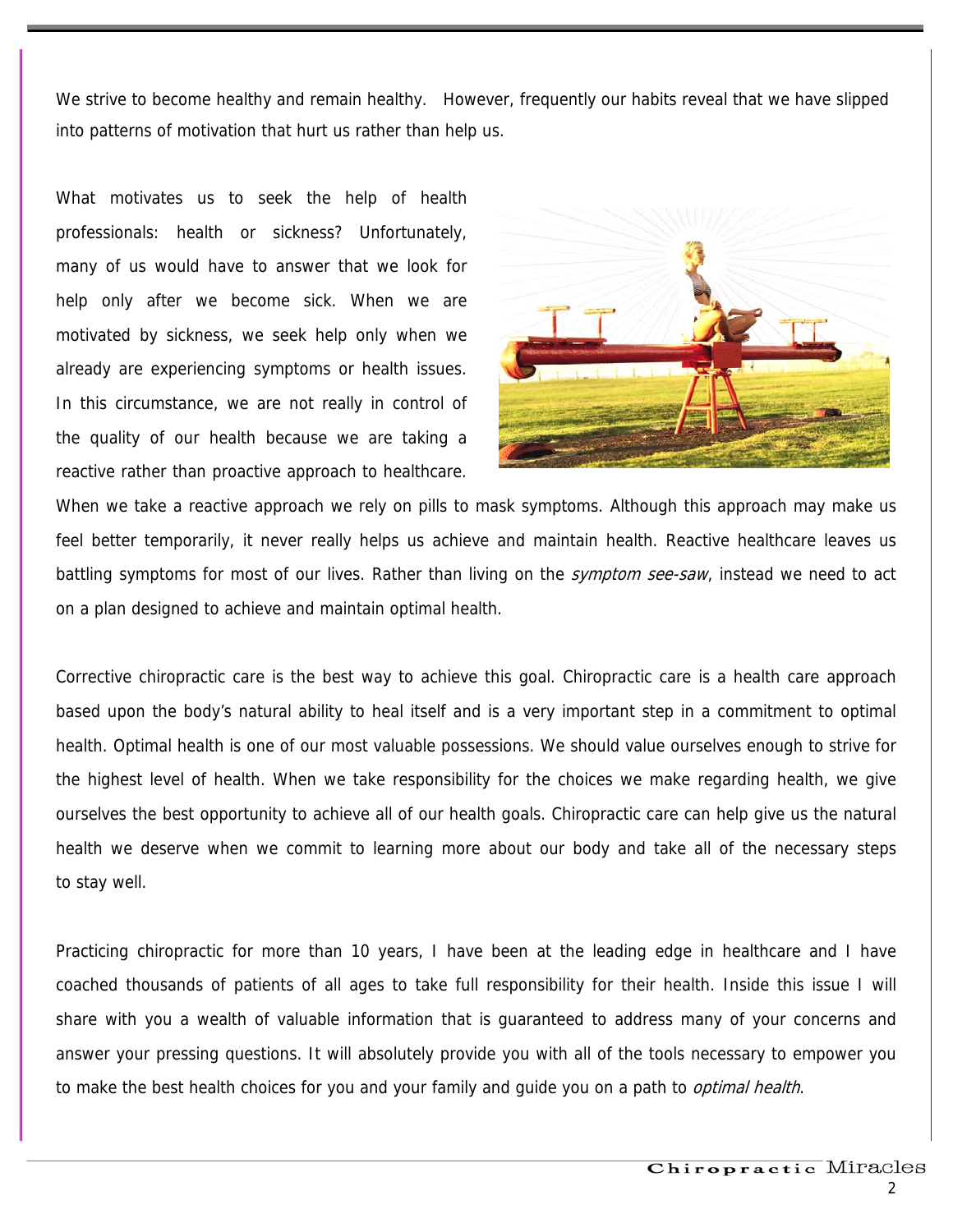### Adapting to Stress: Body and Mind **Adapting to Stress: Body and Mind**



Health is a state of well being in three distinct areas: 1. Physical 2. Mental 3. Social.

One of my major rules for "Maximized Living" is "Peace Management." A negatively stressful life will rarely lead to a healthy body. A struggling, desperate individual will likely experience illness despite following most of the other important rules of wellness. Even if you could be healthy while experiencing stress, you'd just be a healthy miserable person. And, who wants that?

On the other hand, someone who has peace of mind, knows who he or she is, works hard to emerge victorious over struggles and experiences loving relationships will very likely enjoy ongoing good health. If you're not having a

good time living in your body, it's hard for that body to be well or for you to call it healthy. The fact is, you can't separate your wellness from your emotions. Every feeling you have affects some part of your body.

All feelings create physiologic change. Skin, heart rate, digestion, joints, muscle energy levels, the hair on your head and endless cells and systems you don't even know about change with every emotion. These changes can be called the stress response.

Celebrations and tragedies alike cause a stress response in the body. Some stress is unavoidable. The only stress-free people on the planet can be visited at any local cemetery. On the other hand, stress becomes negative only when:

- ♦ Your response to it is negative.
- ♦ Your feelings and emotions are inappropriate for the circumstances.
- ♦ Your response lasts an excessively long time.
- ♦ You are feeling continuously overwhelmed, overpowered and overwrought from circumstance.

Our personality and emotions are not pre-determined and pre-programmed as we once thought. You are not who you perceive yourself to be! Many of us feel stuck inside a brain that doesn't work the way we want it to. What science has discovered is that we control our genes. They don't control us!

Although your DNA is your basic blueprint, it is triggered by our attitude and environment. By beginning to embrace and cooperate with life and recognizing how powerful you are, you can start to have a spirit of overcoming, experiencing positive, healthy stress, rather than living as a victim in a state of overwhelm, and negative stress.

Stress has become a serious health hazard. If you don't get a handle on it quick, stress can take a huge toll on your physical, mental and social well-being. Let me share with you the most simple way to turn stress into your ally and not your enemy…

Regular chiropractic adjustments are the quickest and most effective way to reduce stress to your nerve system. Spinal nerve stress caused by a vertebral subluxation is a dangerous mechanism that damages nerves, weakens health and depletes energy stores. Many people may walk around with a painless subluxation for years without knowing it. Doctors of chiropractic are professionals who specialize in correcting vertebral subluxations, the cause of spinal nerve stress, which leads to increased energy, improved health and a rejuvenated body.